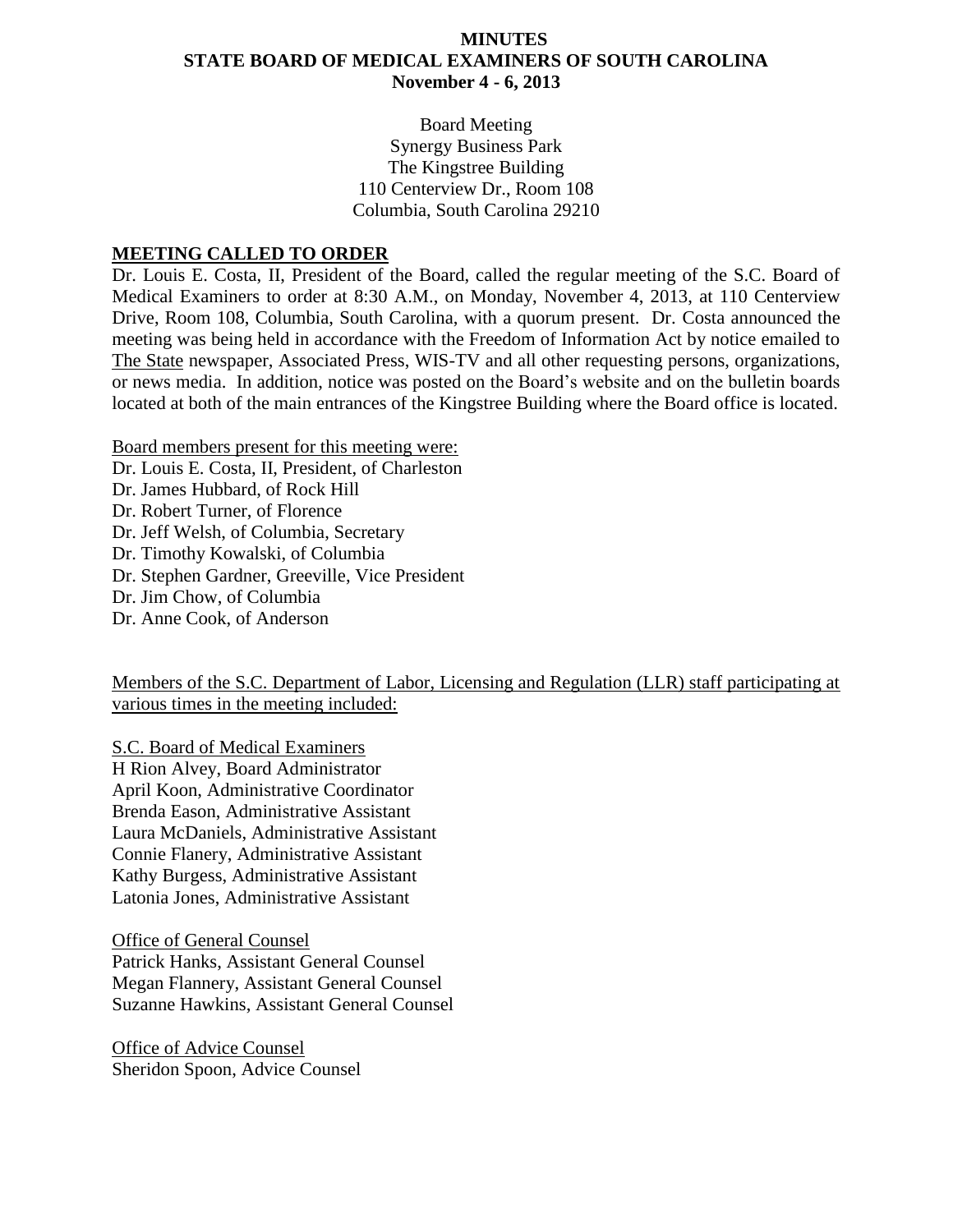# **REVIEW/APPROVAL OF AGENDA**

An agenda for this meeting was reviewed and approved.

### **REVIEW/APPROVAL OF MINUTES FROM AUGUST 5 -6, 2013 BOARD MEETING**

\_\_\_\_\_\_\_\_\_\_\_\_\_\_\_\_\_\_\_\_\_\_\_\_\_\_\_\_\_\_\_\_\_\_\_\_\_\_\_\_\_\_\_\_\_\_\_\_\_\_\_\_\_\_\_\_\_\_\_\_\_\_\_\_\_\_\_\_\_\_\_\_\_

After considering recommendations, additions, deletions and corrections, a motion was made to approve the August 5 - 6, 2013 minutes by Dr. Welsh and seconded by Dr. Turner. The motion and the minutes were unanimously passed.

### **FEE ADJUSTMENT PROPOSAL/ MOA's/ INVESTIGATIVE PROCESS**

Darra Coleman, Chief Advice Counsel spoke to the Board concerning comprehensive fee analysis for all the boards. She also discussed that there is a new process in place concerning the investigative process and the time it takes for the investigation to be complete. She stated this will be monitored with cycle times meaning, there will be a certain amount of days that each investigator will have to perform the investigation. The Medical Boards cycle days are 150. Mrs. Coleman stated they were working on cycle times for the disciplinary process also but are concentrating on the investigations first. She went on to state that Mrs. Pisarik has employed new employees to OIE and OGC. She also stated that all investigators will be sent through extensive training to perform quality investigations. She went on to discuss with the Board the process of MOA's and collected ideas on how to improve the process. Mrs. Coleman further discussed the fee adjustment process and stated that the Boards were always intended to stand on their own. She asked the Board to approve the new fee proposal of lowering renewal fees five dollars so that the Medical Board would not produce more funds than necessary.

Dr. Hubbard made a motion to approve the fee reduction of five dollars and the motion was seconded by Dr. Welsh. All in favor. Motion carries.

#### **AMERICAN WELLS ONLINE CARE NETWORK PRESENTATION**

Dr. Peter Antall, President and Medical Director of Online Care Group presented their policies and procedures to the Medical Board concerning telehealth. The Board took the presentation under advisement and explained to American Wells Online Care that the Board would need proof of a medical home for them to comply with the Medical Boards approved language.

## **FINAL ORDER HEARINGS**

**A motion was made and passed for the Board to go into Executive Session to conduct Final Order Hearings.** Each hearing was held in Executive Session and the Board's Final Order is on file at the Board Office. After testimony for each case, the Board entered a private deliberative session. No votes were made or actions taken while the Board was in Executive Session. **A motion was made and passed to return to Public Session and the Board voted on the following sanctions after each Final Order Hearing:**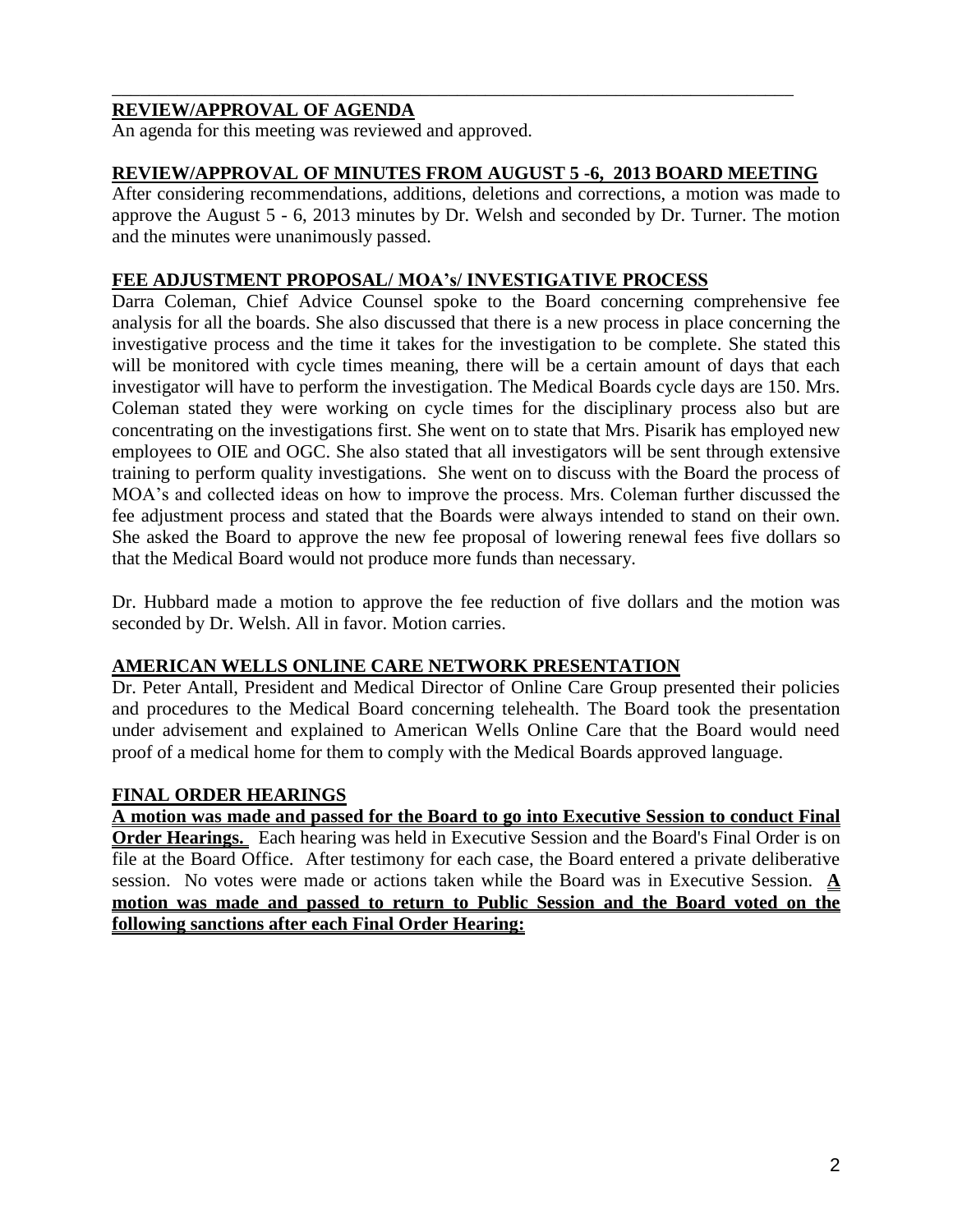#### \_\_\_\_\_\_\_\_\_\_\_\_\_\_\_\_\_\_\_\_\_\_\_\_\_\_\_\_\_\_\_\_\_\_\_\_\_\_\_\_\_\_\_\_\_\_\_\_\_\_\_\_\_\_\_\_\_\_\_\_\_\_\_\_\_\_\_\_\_\_\_\_\_ **2012-330 Final Order Hearing**

Dr. Gardner made a motion to allow respondent to continue his recovery and monitoring. Private agreement to continue for the full 5 years of his PHP monitoring and should her return to practice in South Carolina that respondent must notify the Board of practice location and notify RPP of the active interest of practicing in this state

Motion seconded by Dr. Welsh All in favor Motion carries

## **Colin Thomas Kelley, MD 2011-44 Final Order Hearing**

A motion was made by Dr. Chow for revocation of license. Motion was seconded by Dr. Gardner All in favor Motion carries

## **2013-55 Final Order Hearing**

A motion was made by Dr. Hubbard as follows:

- Accept Memorandum of Agreement
- Private Reprimand
- $\bullet$  \$160 Cost
- Complete CME prescription writing course within 12 months

Motion was seconded by Dr. Turner All in favor Motion carries

#### **William C Griggs, MD 2010-146 Final Order Hearing**

A motion was made by Dr. Turner as follows:

- Public Reprimand
- Respondent agrees to monitoring compliance with RPP indefinitely
- Notify Board of any change in practice setting
- Include court cost if applicable

Motion was seconded by Dr. Turner All in favor Motion carries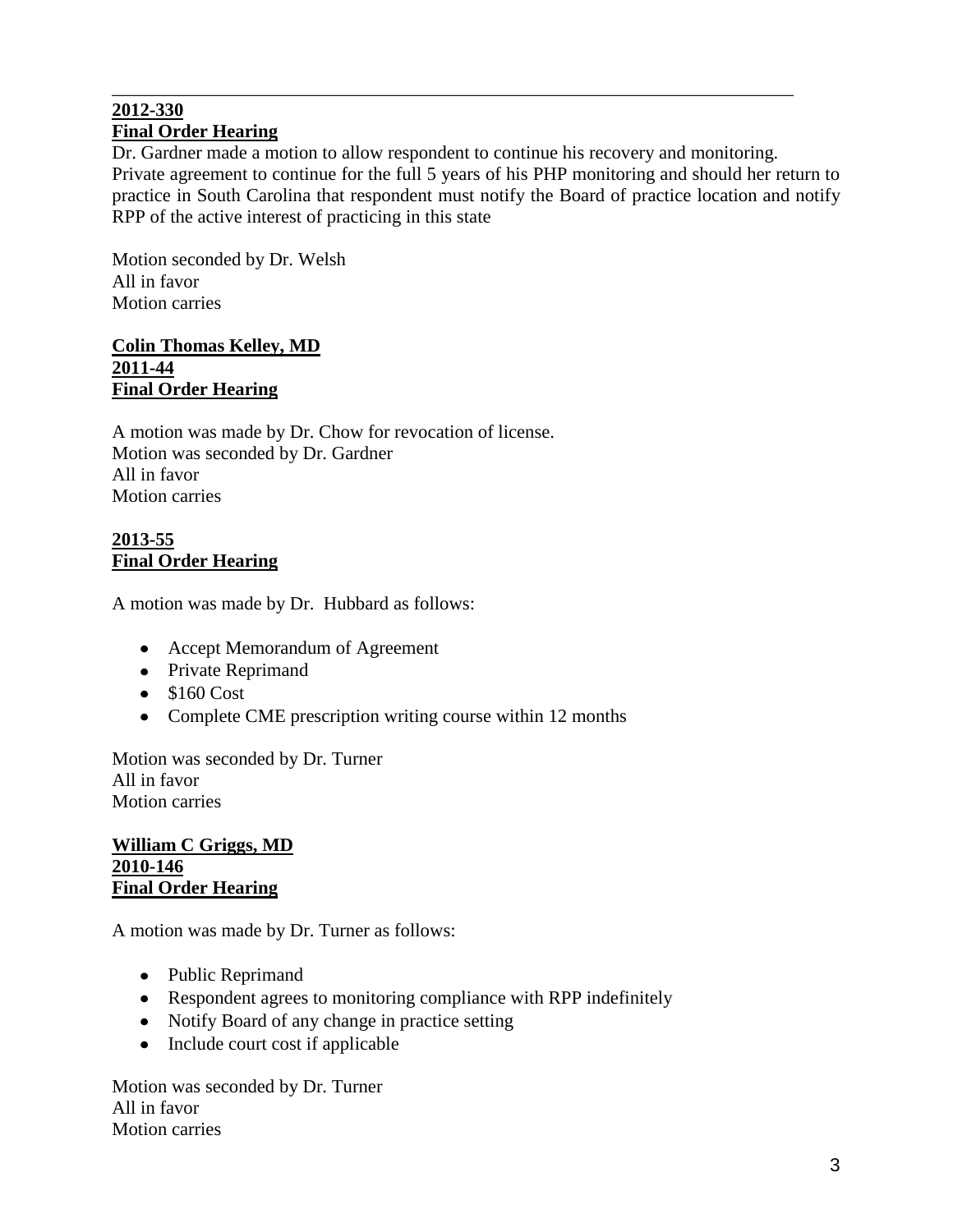### \_\_\_\_\_\_\_\_\_\_\_\_\_\_\_\_\_\_\_\_\_\_\_\_\_\_\_\_\_\_\_\_\_\_\_\_\_\_\_\_\_\_\_\_\_\_\_\_\_\_\_\_\_\_\_\_\_\_\_\_\_\_\_\_\_\_\_\_\_\_\_\_\_ **Myles Goldflies, MD 2011-238/2012-154/2012-337 Final Order Hearing**

A motion was made by Dr. Kowalski to accept a voluntary surrender of license in place of revocation.

Motion was seconded by Dr. Turner All in favor Motion carries

## **2007-277 Final Order Hearing**

A motion was made by Dr. Turner as follows:

- Private Reprimand
- A Prescribing course acceptable to the Board

Motion was seconded by Dr. Hubbard All in favor Motion carries

#### **Raymond Krzyzaniak, MD 2013-186 Final Order Hearing**

A motion was made by Dr. Kowalski as follows:

- Accept Memorandum of Agreement
- Public Reprimand
- Continued suspension indefinably
- Requiring successful compliance and enrollment in RPP with proven period of abstinence for a minimum of one year
- Must demonstrate a level of professional competency by a method approved by the board

Motion was seconded by Dr. Hubbard All in favor Motion carries

## **Applicant for licensure**

Dr. Chow made a motion to approve applicant to proceed with licensure provided he continue his monitor program by Private agreement with the Board.

Motion seconded by Dr. Gardner All in favor Motion carries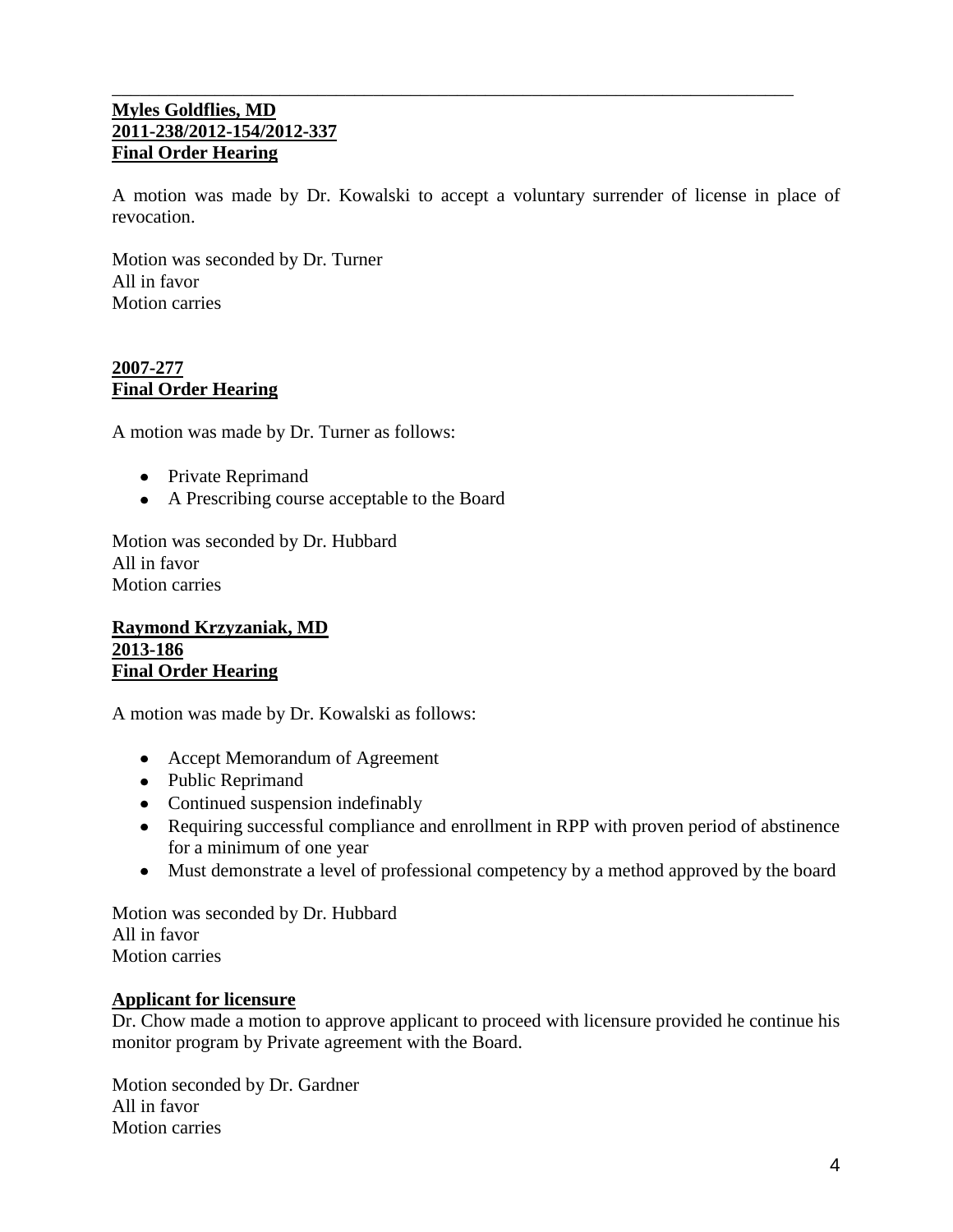#### **Curtis Haskins, MD 2012-340 Final Order Hearing**

A motion was made by Dr. Gardner as follows:

- Accept Memorandum of Agreement
- Public Reprimand
- $\bullet$  Fine of \$1,000
- Investigative Cost of  $$1,400$
- Completion of coursed in Boundary and ethics as well as prescribing approved by the Board to be completed within 12 months

\_\_\_\_\_\_\_\_\_\_\_\_\_\_\_\_\_\_\_\_\_\_\_\_\_\_\_\_\_\_\_\_\_\_\_\_\_\_\_\_\_\_\_\_\_\_\_\_\_\_\_\_\_\_\_\_\_\_\_\_\_\_\_\_\_\_\_\_\_\_\_\_\_

• Completion of CME on Opioid prescribing, specifically the FSMB book "Responsible" Opioid Prescribing" by Scott Fishman

Motion was seconded by Dr. Turner All in favor Motion carries

## **A motion was made by Dr. Costa and seconded by Dr. Welsh to adjourn at 6:50 pm**

### **Reconvened at 8:30 am Tuesday November 5, 2013**

#### **OIE REPORT**

Althea Myers, chief investigator for Office of Investigations presented the Investigative Review Committee's Report along with the statistical report. The Statistical report showed 112 cases were received for the third quarter and 105 cases closed.

#### **Dismissals**

Cases were presented and approved for dismissal minus number 51 to be sent for a letter of caution. Dr. Kowalski moved to accept the recommendations and Dr. Hubbard seconded the motion and the Board unanimously approved the recommendations.

#### **Formal Complaints**

Cases were presented for formal complaint and Dr. Kowalski moved to approve. Dr. Turner seconded the motion and the Board unanimously approved the recommendations.

#### **Letters of Caution**

Cases were presented for a letter of caution. A motion was made by Dr. Kowalski to approve the letters of caution to exclude number 92 sent for further review. Dr. Welsh seconded the motion and the Board unanimously approved the recommendations.

The Board had a brief discussion about the Medical Board creating a newsletter with statistical information to discuss substandard care issues along with other Board information. This was discussed with examples using facebook, newsletter or eblast. Dr. Costa noted that the SCMA was willing to allow the Medical Board to have a section in their newsletter.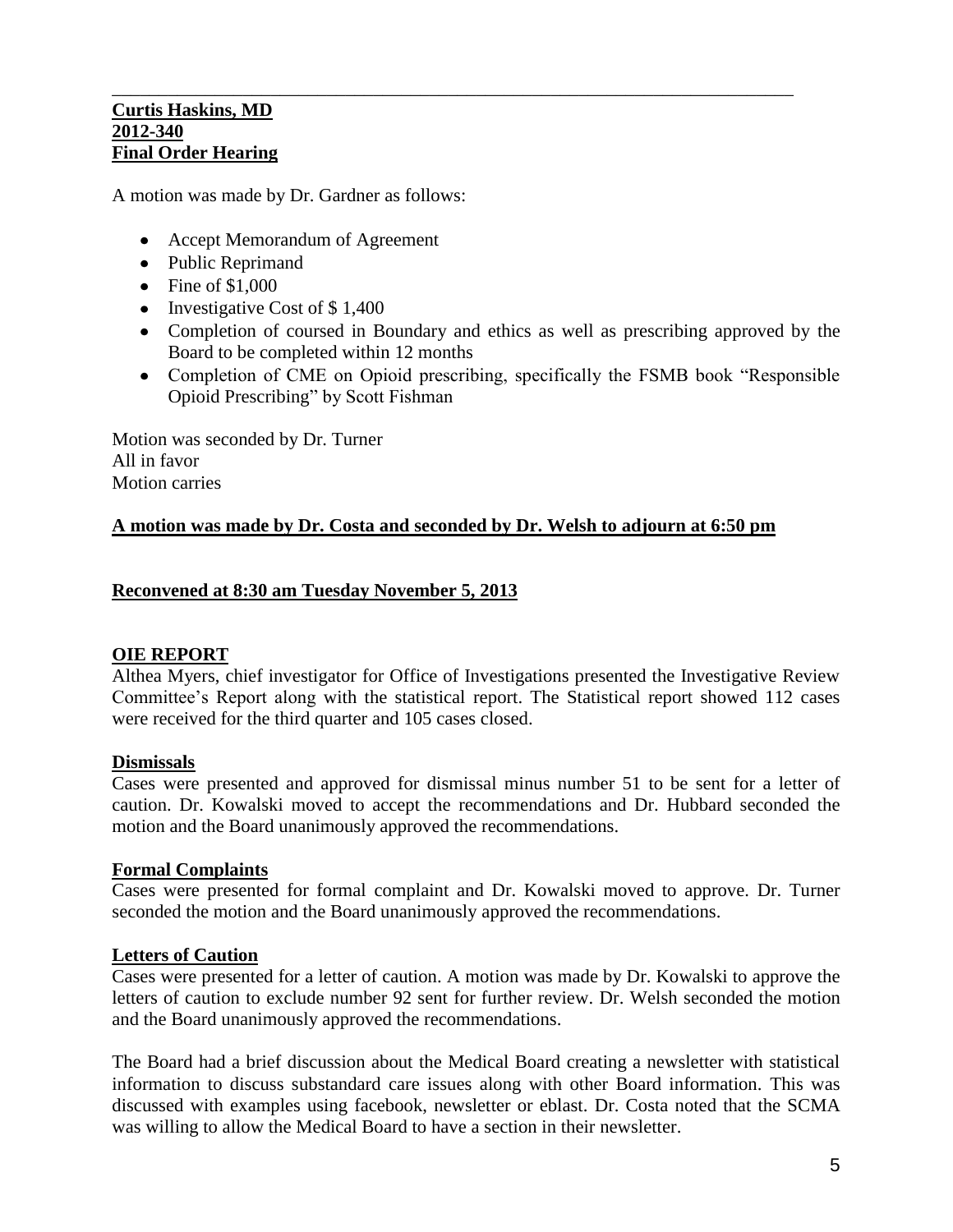#### \_\_\_\_\_\_\_\_\_\_\_\_\_\_\_\_\_\_\_\_\_\_\_\_\_\_\_\_\_\_\_\_\_\_\_\_\_\_\_\_\_\_\_\_\_\_\_\_\_\_\_\_\_\_\_\_\_\_\_\_\_\_\_\_\_\_\_\_\_\_\_\_\_ **Michael Myers, MD 2012-482 Final Order Hearing**

The respondent requested a permanent relinquishment of license. A motion was made by Dr. Turner to approve the relinquishment and seconded by Dr. Hubbard. All in favor Motion carries

## **2013-95 Final Order Hearing**

A motion was made by Dr. Welsh as follows:

- Accept Memorandum of Agreement
- Private Reprimand
- Allow respondent to practice as long as continued enrollment in RPP and compliance with all their recommendations
- Remains in a site specific practice approved by the Board

Motion was seconded by Dr. Kowalski All in favor Motion carries

## **Carl Bailey, MD**

#### **Request for reinstatement of license**

A motion was made by Dr. Kowalski to approve reinstatement of license with all of the recommendations from BMI in place and remain in place indefinitely. The motion was seconded by Dr. Welsh.

All in favor Motion carries

## **Darryl Sugar, MD**

#### **Request for reinstatement of license**

A motion was made by Dr. Kowalski to approve reinstatement of license with the following conditions

- Continue psychiatric evaluation at least quarterly to the Board with the  $1<sup>st</sup>$  one preceding his reinstatement
- Accepted into a one year medical education training program acceptable to the Board and unsuccessful completion of this requirement will result in immediate suspension
- Continue with all requirements with RPP
- Must obtain Board approval of his site of practice

Motion was seconded by Dr. Welsh All in favor Motion carries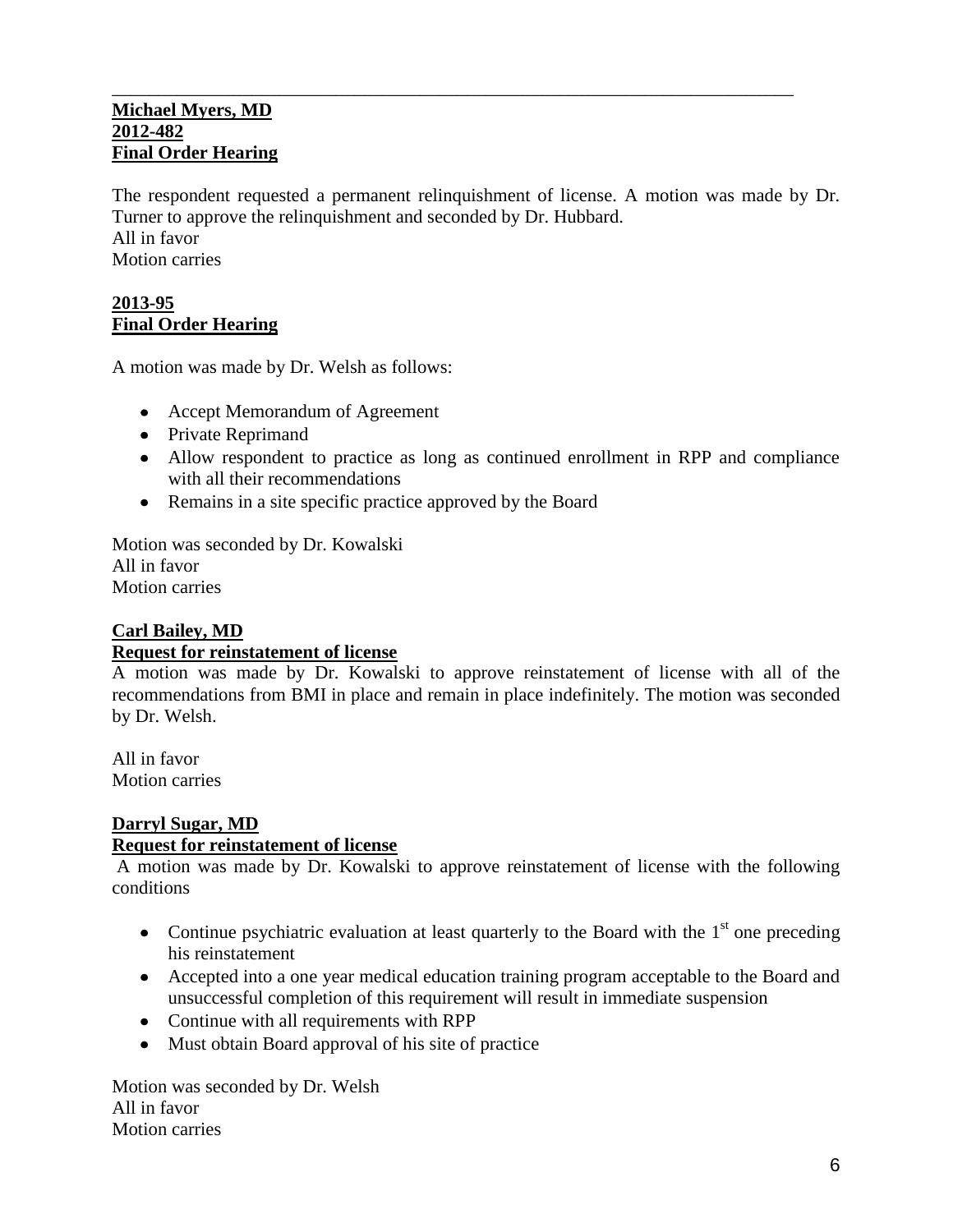## **Interpretation / Clarification of Physician Assistant Practice Act Section 40-47-965/ Discussion on issues related to Inspector General Report concerning Prescription Monitoring Program**

\_\_\_\_\_\_\_\_\_\_\_\_\_\_\_\_\_\_\_\_\_\_\_\_\_\_\_\_\_\_\_\_\_\_\_\_\_\_\_\_\_\_\_\_\_\_\_\_\_\_\_\_\_\_\_\_\_\_\_\_\_\_\_\_\_\_\_\_\_\_\_\_\_

Dr. Costa spoke to the Board concerning the Healthcare Collaborative Committee that was structured to resolve issues concerning many items. The Governor's office is also creating a task force to address the opioid prescribing crisis referenced in the Inspector General Report. He discussed the IG report and also presented the mission statement of the Healthcare Collaborative Committee. The Strategy is going to include communication between Inter-departmental parties like DHHS and DHEC etc. All parties will work together to establish criteria and the use of PMP to determine who the physicians are that are over prescribing. These may be done without making legislative changes yet some may require statutory language changes. They are already implementing some changes on the Pharmacy side to ensure that the pharmacist are entering the filled opioid prescriptions for narcotics they prescribed that day are entered into the South Carolina Reporting Identification Prescription Tracking System (SCRIPTS) daily every 24 hours. The Medical Board has been asked to revisit the pain management policy. Dr. Costa stated that the Prescription Monitoring Program (PMP) is voluntary however, he stated that it is being suggested that physicians will have to use this program in the future and that the Board needs to work on how to compel physicians to use the PMP.

There were some questions from pharmacist concerning Physicians Assistants and the new practice act concerning the PA's legitimate writing of controlled II substances after 72 hours. The Board feels that there could be no legal liability to the pharmacist if the PA is not writing these prescriptions legitimately. A motion was made by Dr. Hubbard to create an Advisory Opinion that will read as follows.

"The SC Board of Medical Examiners does not interpret the language of the PA Practice Act as amended to impose an obligation upon the pharmacy in question to verify compliance with 40- 47-965. Licensees under the SC Board of Medical Examiners, supervising physicians and physician assistants are expected to comply with the Medical Practice Act and are subject to discipline if they do not. Pharmacies may or may not implement their own verification systems for prescriptions in accordance with the pharmacy practice act." The motion was also amended to include recommendation that the physician needs to co-sign on refill prescriptions. Motion was seconded by Dr. Chow. Dr. Gardner dissented. Motion carries.

The SC Medical Board reappointed new members to the Healthcare Collaborative Committee as follows:

Dr. Stephen Gardner Dr. Jeffrey Welsh Dr. Louis Costa

Motion was made by Dr. Kowalski and seconded by Dr. Welsh. All in favor. Motion carries.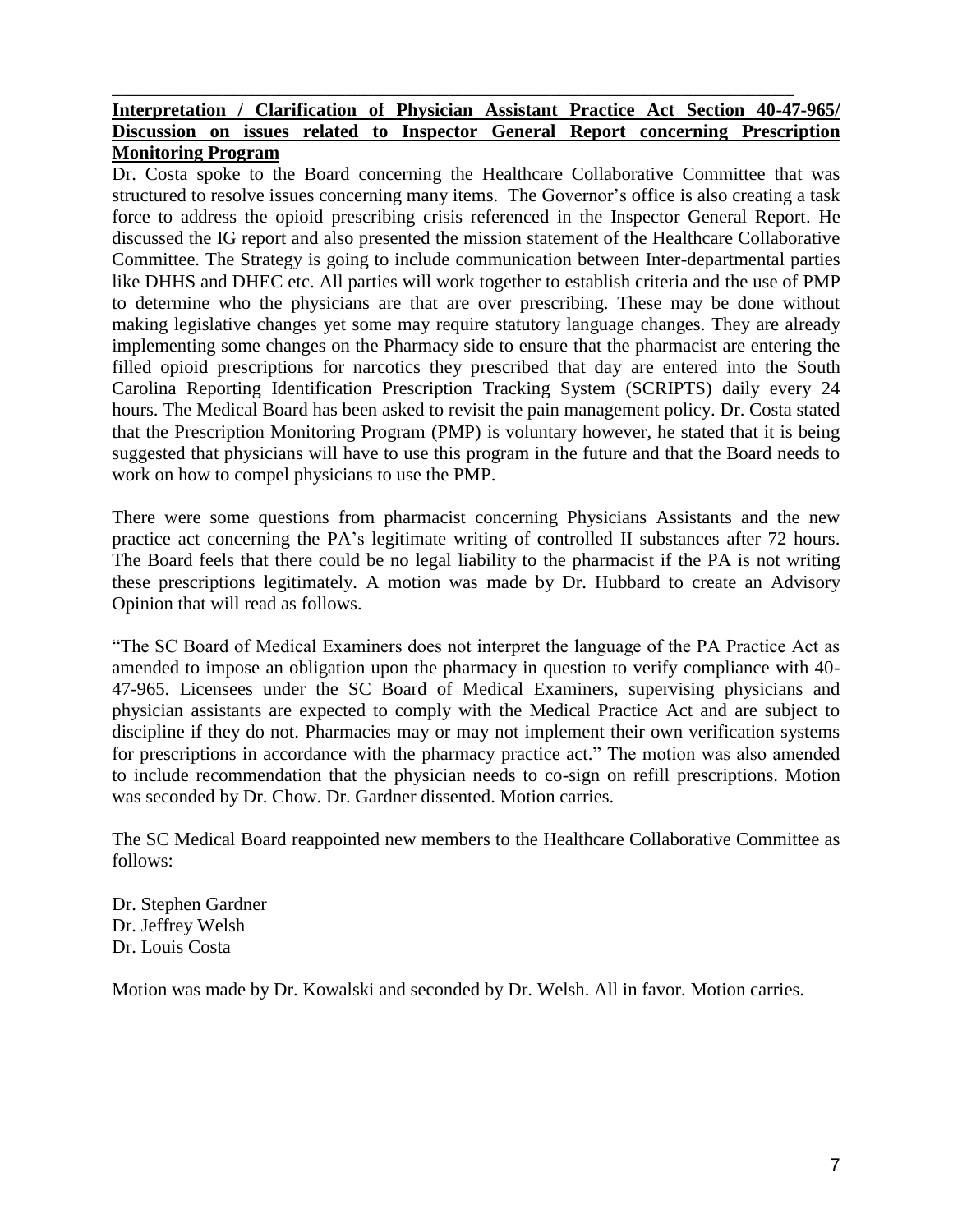### **David V Rhodes, MD 2011-219 Final Order Hearing**

A motion was made by Dr. Cook as follows:

- Accept Memorandum of Agreement
- Continued suspension of medical license pending conclusion of the criminal case at which time respondent can reappear before the board

\_\_\_\_\_\_\_\_\_\_\_\_\_\_\_\_\_\_\_\_\_\_\_\_\_\_\_\_\_\_\_\_\_\_\_\_\_\_\_\_\_\_\_\_\_\_\_\_\_\_\_\_\_\_\_\_\_\_\_\_\_\_\_\_\_\_\_\_\_\_\_\_\_

Motion was seconded by Dr. Hubbard All in favor Motion carries

#### **2011-356 Final Order Hearing**

A motion was made by Dr. Welsh as follows:

- Accept Memorandum of Agreement
- Private Reprimand
- Court cost of \$480
- Request to supervise PA's from the respondent has been denied

Motion was seconded by Dr. Hubbard All in favor Motion carries

## **Lawrence B Beasley, MD Request to be released from Consent Agreement**

A motion was made by Dr. Kowalski to approve the request for release from consent agreement. The motion was seconded by Dr. Hubbard.

All in favor Motion carries

# **Jeffrey J Farricielli, MD**

## **Applicant for licensure**

A motion was made by Dr. Welsh to allow applicant to proceed with licensure. Motion was seconded by Dr. Hubbard. All in favor. Motion carries.

## **RESPIRATORY CARE PRACTITIONERS COMMITTEE RECOMMENDATIONS**

After discussion, a motion was made by Dr. Welsh and seconded by Dr. Hubbard to approve the recommendations of October 18, 2013. All in favor. Motion carries. (See Attached)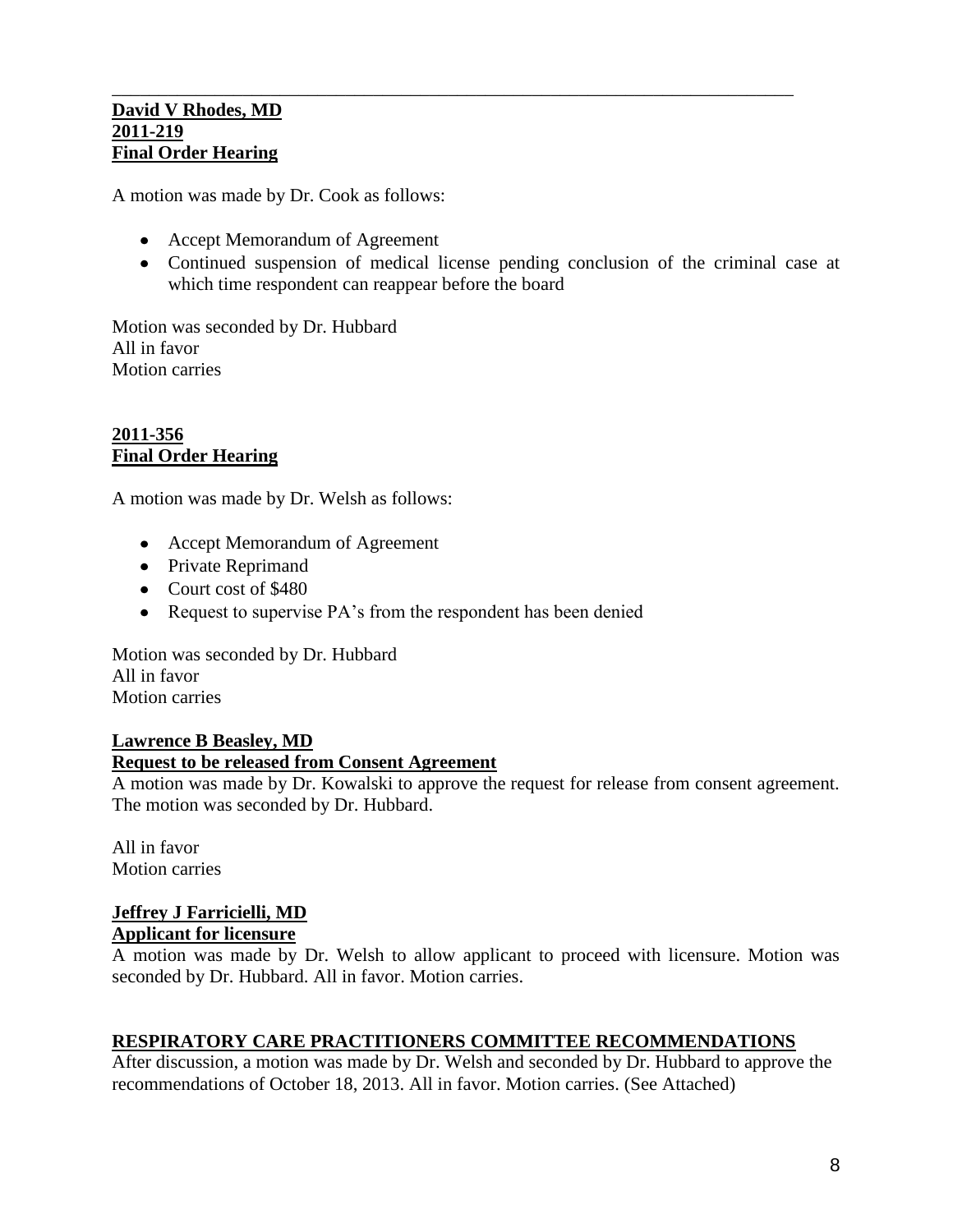## **ANESTESIOLOGIST ASSISTANT RECOMMENDATIONS**

After discussion, a motion was made by Dr. Kowalski and seconded by Dr. Hubbard to approve the recommendations of the November 2013 applicants. All in favor. Motion carries. (See Attached)

\_\_\_\_\_\_\_\_\_\_\_\_\_\_\_\_\_\_\_\_\_\_\_\_\_\_\_\_\_\_\_\_\_\_\_\_\_\_\_\_\_\_\_\_\_\_\_\_\_\_\_\_\_\_\_\_\_\_\_\_\_\_\_\_\_\_\_\_\_\_\_\_\_

## **TRANSFER OF PATIENT RECORDS**

The transfer of patient records from presented requests for the Board consideration about the selling of patient's records to an individual or entity other than a physician or hospital (see attached). After discussion Dr. Welsh moved to accept, with Dr. Kowalski seconding the motion and the requests were unanimously approved.

# **A motion was made by Dr. Gardner and seconded by Dr. Welsh to adjourn at 5:40 pm**

# **Reconvened at 8:50 am Wednesday November 6, 2013**

**Inga Gurevich, M.D. Applicant for licensure**

Dr. Welsh made a motion to approve applicant to proceed with licensure. Motion seconded by Dr. Kowalski All in favor Motion carries

# **Derek Melby, M.D.**

**Applicant for licensure** Dr. Kowalski made a motion to approve applicant to proceed with licensure. Motion seconded by Dr. Chow All in favor Motion carries

# **PHARMACY BASED IMMUNIZATION TRAINING PROGRAM APPROVAL**

After a brief discussion about the Ohio training program for pharmacist to administer immunizations, a motion was made by Dr. Kowalski and seconded by Dr. Cook. All in favor. Motion carries

Dr. Costa asked to refer the question the Board had to the Healthcare Collaborative Committee concerning what the Pharmacy Boards perspective was on what is expected of their immunizing pharmacists in terms of conveying care rendered to the primary care physician and or medical home.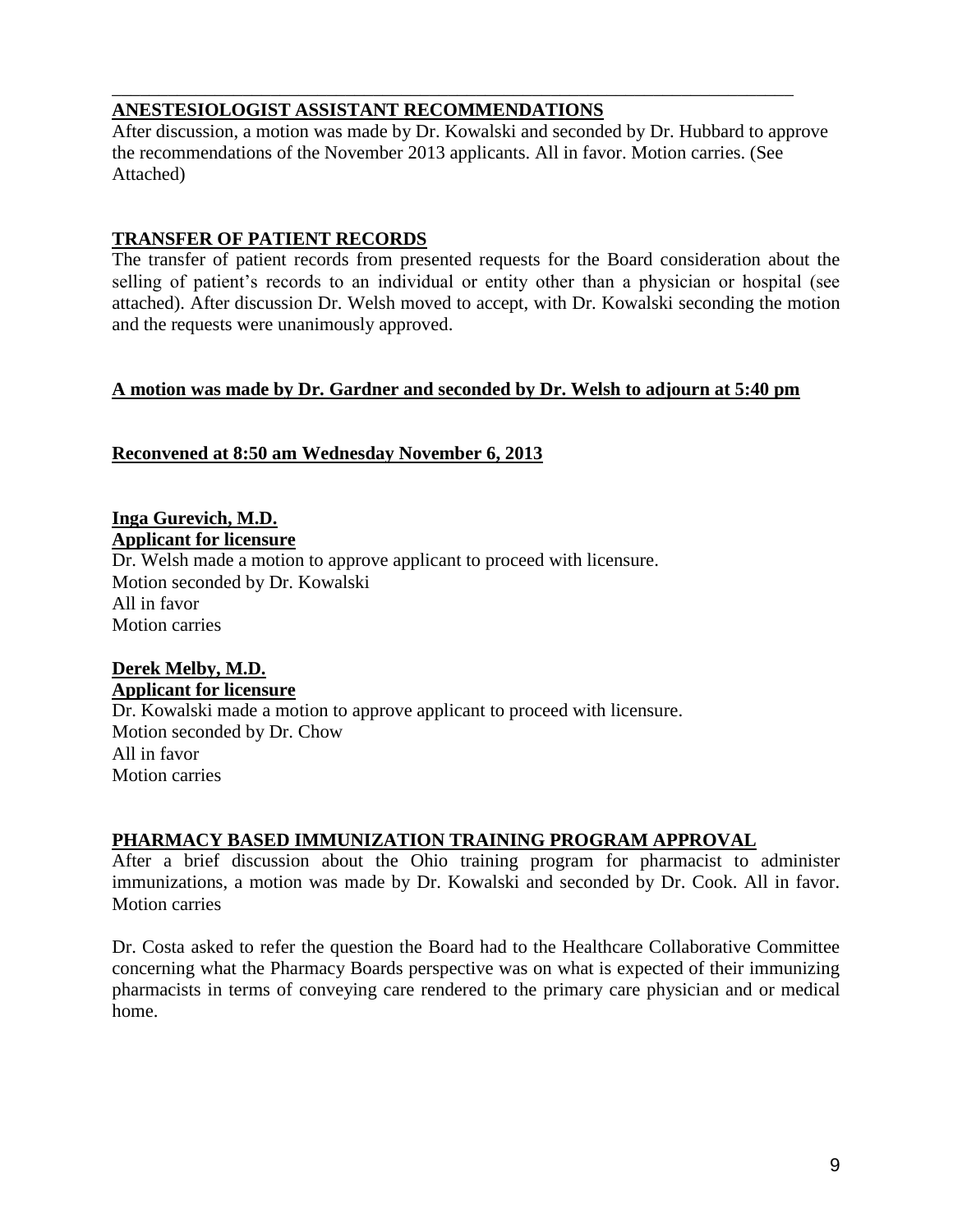# **PRESIDENT AND ADMINSTRATORS REMARKS**

1.) Dr. Chow addressed concerns he had related to staff being overworked and working late and early hours. He addressed the importance of the practice of medicine and protecting the public being paramount in the Boards mission. Dr. Chow also showed concern that there were a lot of new faces on the investigative team and was concerned about the experience that has left from the Board. Rion Alvey stated that the Director was aware of the staffing issues and they were working hard to find replacements.

\_\_\_\_\_\_\_\_\_\_\_\_\_\_\_\_\_\_\_\_\_\_\_\_\_\_\_\_\_\_\_\_\_\_\_\_\_\_\_\_\_\_\_\_\_\_\_\_\_\_\_\_\_\_\_\_\_\_\_\_\_\_\_\_\_\_\_\_\_\_\_\_\_

- 2.) The Healthcare Collaborative Committee statement was reviewed and approved by the Medical Board. Motion was made by Dr. Gardner to approved and seconded by Dr. welsh. All in favor. Motion carries. See Attached.
- 3.) The Board briefly discussed creating an Advisory opinion on highly encouraging licensees to obtain the Opioid prescribing booklet by Scott Fisher to use towards their 40 hours of continuing education. Dr. Kowalski has agreed to be proactive in revisiting current policy to revise if necessary.

# **Kenneth M Lovett, MD**

## **Applicant for licensure**

A motion was made by Dr. Cook that applicant is ineligible to pursue licensing at this time until resolution is made in North Carolina of his pending action and applicant provide proof of current DEA.

Motion was seconded by Dr. Kowalski All in favor Motion carries

# **PRESENTATION ON SERVICES FROM PROGRESSIVE PROFESSIONALS PROGRAM**

Dr. Dwyer, Director of MUSC CPSPD, presented to the board how his department handled licensees when they contact his department for an evaluation. He stated his department conducts psychiatry and behavioral science along with forensic psychiatry that includes criminal court and civil court evaluations to determine if physicians are fit to practice.

# **DEA CONTROLLED SUBSTANCE HANDLING ISSUES**

Connie Overton, Diversion group supervisor, presented to the board regarding the prescribing authority of physicians here in South Carolina. She stated that her group has responsibilities that include the federal oversight of controlled substances and list one chemical laws. She discussed with the board some of the issues they are dealing with concerning physicians dispensing controlled substances from their offices without the pharmacist in place. She stated that the physician cannot act as their own pharmacist dispending controlled substances via prescriptions of other physicians. The Board has approved for Mrs. Overton to put together information to educate the physicians on this type of practice. Mrs. Overton and Pat Hanks, OGC will work together to provide the Board with information that can be eblasted out to licensees.

## **2009-186**

## **Request to be released from Private Agreement**

Dr. Turner made a motion to be released from private agreement. Motion seconded by Dr. Cook.

All in favor Motion carries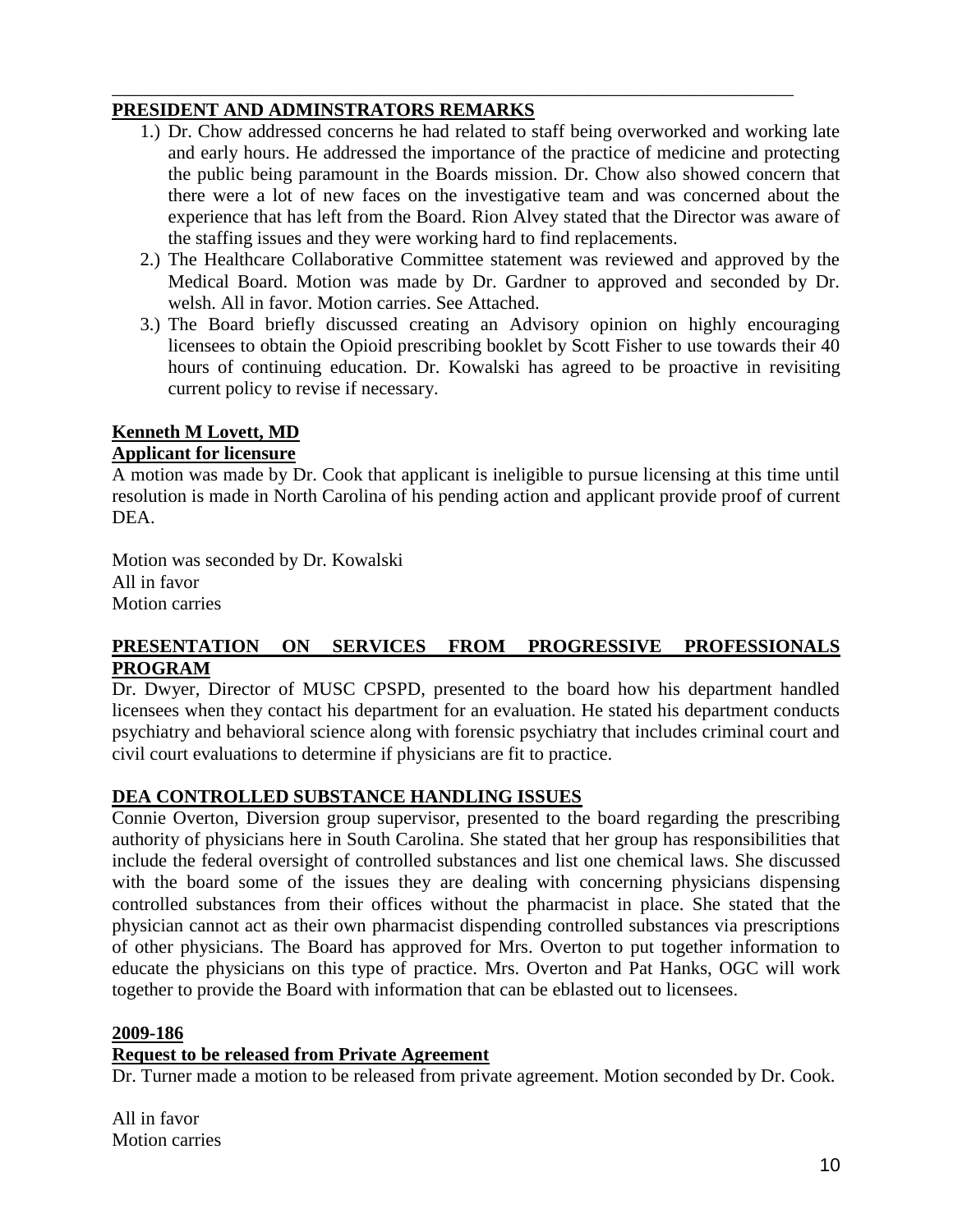## **Steven Fass, MD Request for worksite approval**

Dr. Welsh made a motion to approve worksite with a stipulation of adequate chaperoning to all diagnostic therapeutic interaction with patients. All current monitoring shall stay in place at this time. Motion seconded by Dr. Chow. All in favor. Motion carries.

\_\_\_\_\_\_\_\_\_\_\_\_\_\_\_\_\_\_\_\_\_\_\_\_\_\_\_\_\_\_\_\_\_\_\_\_\_\_\_\_\_\_\_\_\_\_\_\_\_\_\_\_\_\_\_\_\_\_\_\_\_\_\_\_\_\_\_\_\_\_\_\_\_

# **James H Phillips, MD**

### **Request to be released from Final Order**

A motion was made by Dr. Welsh to approve the release from final order. Motion seconded by Dr. Chow. All in favor. Motion carries.

## **DATES OF APPROVAL FOR THE 2014-2015 BOARD MEETINGS**

The Board members all agreed on these dates.

January 27-29, 2014 May 5-7, 2014 August 4-6, 2014 November 3-5, 2014

January 19-21, 2015 May 4-6, 2015 August 3-5, 2015 November 2-4, 2015

# **Board adjourned 3:35pm on Wednesday November 6, 2013**

**Respectfully Submitted April Koon Administrative Coordinator**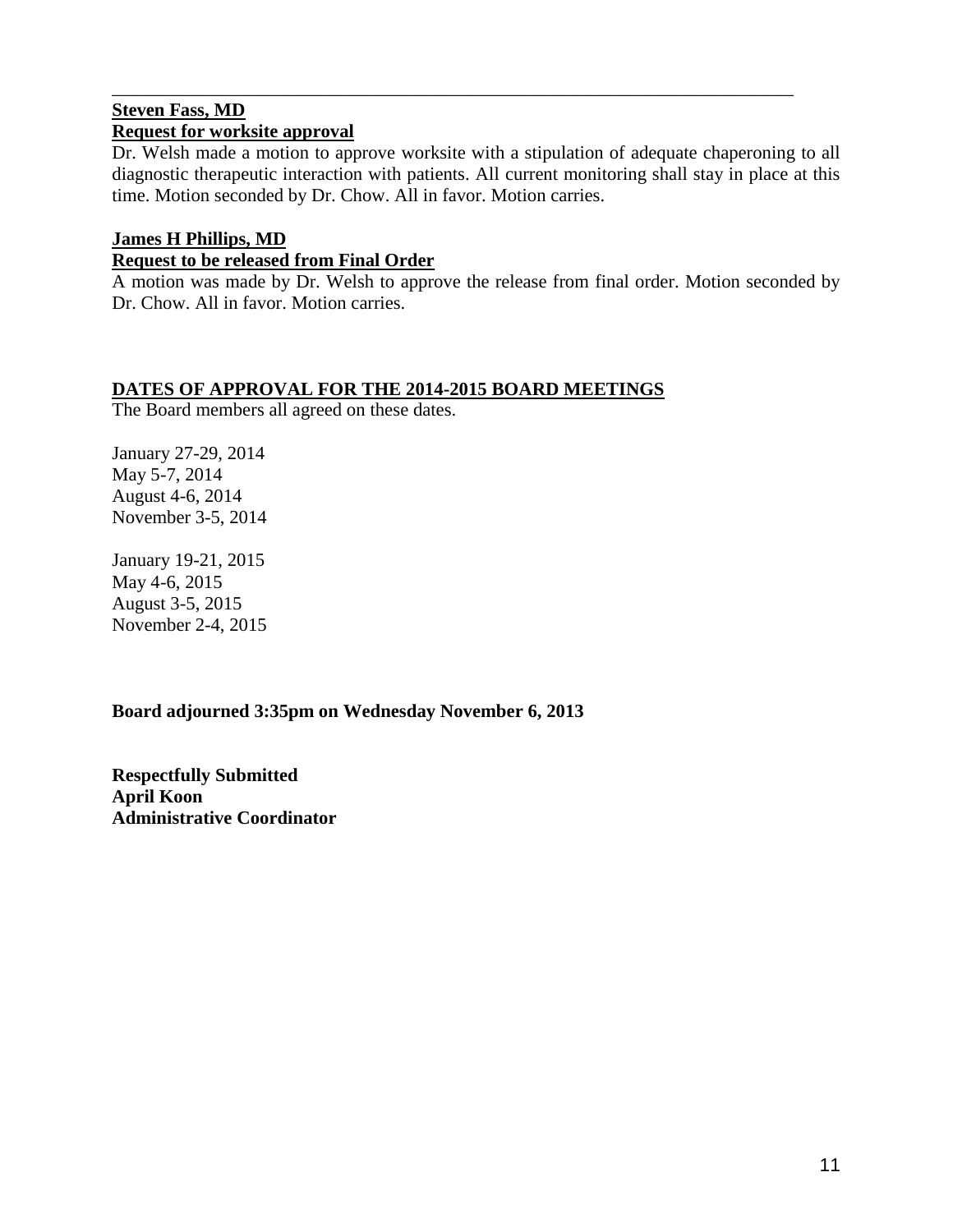#### **LLR-BOARD OF MEDICAL EXAMINERS –November 4-6, 2013 ANESTHESIOLOGY ASSISTANT COMMITTEE MEETING**

**AGENDA TOPIC: Temporary AA's applying for Permanent Licensure FROM: Brenda K. Eason, Administrative Assistant**

Attached is a AA's who are currently on temporary license. They have met all the requirements for permanent license and are now requesting to update from the temporary license to the permanent license. Those with asterisk (\*) have answered "yes" on the application and will be discussed at the AA Meeting.

**1) Scott Harvey, AA Supervising Physician – Dr. Robert Hass Coastal Carolina Hospital/ Hilton Head Hospital 1000 Medical Center Drive Hardeeville SC 29926**

 **Interviewed and approved by Dr. Anthony Beall on 8/6/2013**

**2) Juliette Burnham, AA Supervising Physician – Dr. Joseph Anthony Grand Strand Regional Medical Center 809 82nd Parkway Myrtle Beach SC 29572**

 **Interviewed and approved by Dr. Anthony Beall on 8/20/2013**

**3) Braden Burleson, AA Supervising Physician – Dr. James Caswell Hilton Head Hospital 25 Hospital Center Blvd. Hilton Head Is SC 29926**

 **Interviewed and approved by Dr. Anthony Beall on 8/22/2013**

**4) Laura Brichler, AA Supervising Physician – Dr. Joseph Maggioncalda Grand Strand Regional Medical Center 809 82nd Parkway Myrtle Beach SC 29572**

 **Interviewed and approved by Dr. Anthony Beall on 10/23/2013**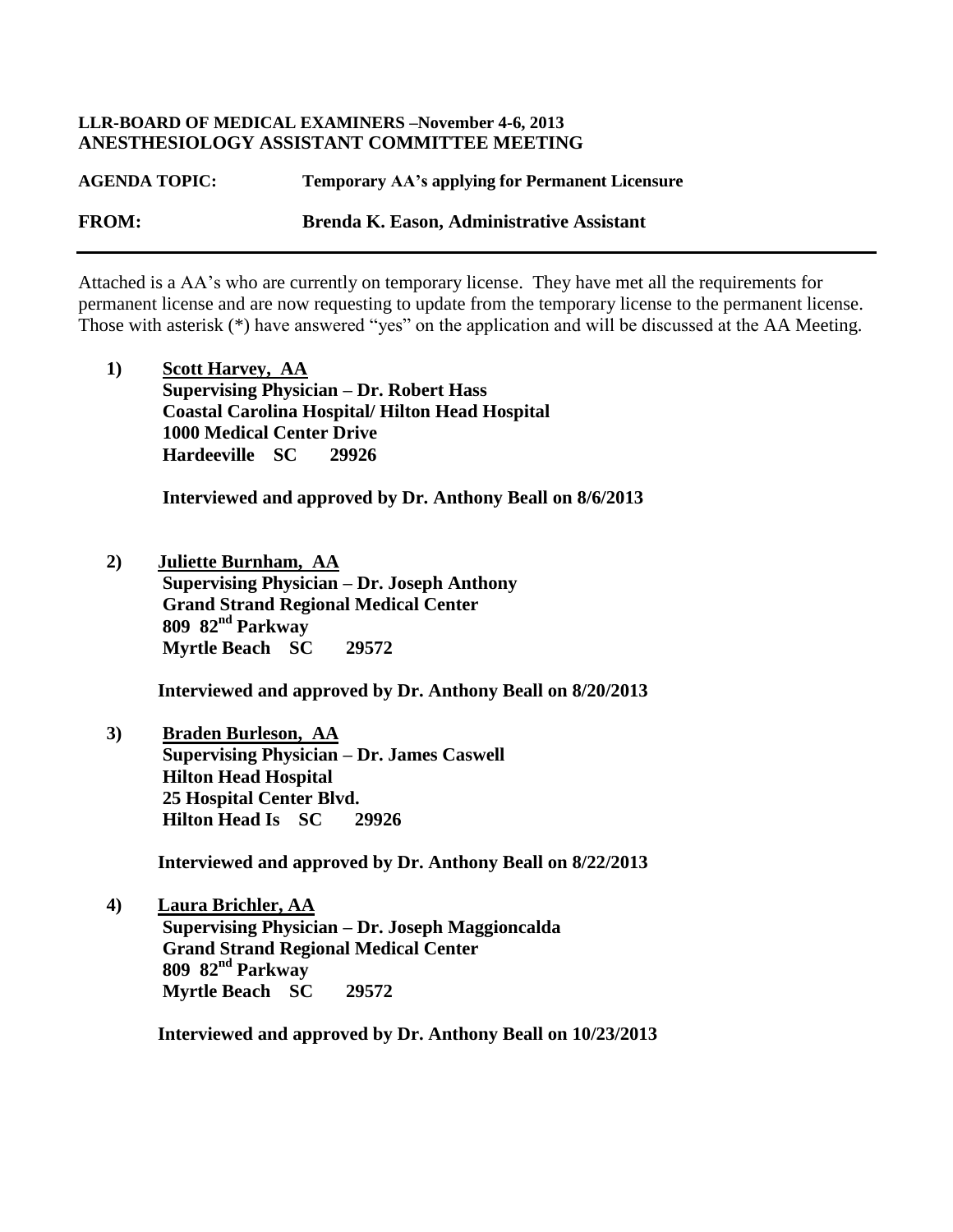#### **Respiratory Care Committee Meeting Recommendations**

Held October 18, 2013 at LLR 110 Centerview Drive Columbia, SC 29210 at 10:00 A.M.

The committee members participating were as follows: Connie Jones, RCP of Elgin SC; Garrett Galloway, RCP of West Columbia SC; Dr. Brandi Newsome of Lexington SC; and Debra Polson, RCP of Wallace SC; Staff participating was as follows: Georgia Lewis, Legal Counsel; Ieshia Watson, Administrative Assistant and Kathy Burgess, Administrative Assistant and Dawn Madrid, Administrative Assistant.

The meeting was called to order at 10:53 A.M. **without** a quorum of committee members. Committee members were distributed an agenda and minutes from the July 26, 2013 meeting prior to this meeting. It was noted that LLR announced the meeting through all the proper channels.

Because of the urgency, the Committee members decided, with Advice Counsel's approval, to proceed with the applicant appearance and to discuss the Committee Vacancy. The Committee held a teleconference on October 25, 2013 to ratify these decisions. All other Agenda items were postponed for the next RCP Committee Meeting.

#### *Applicant Appearances*

**Thomas Enright-** appeared before the Committee to explain a "yes" answer on question #11, "Have you ever been arrested, indicted, or convicted, pled guilty, or pled nolo contendere for violation of any federal, state or local law (other than a minor traffic violation?". Mr. Enright explained he was arrested when he was in his early twenty's with a group of friends who thought it would be cool to steal a soda machine for their apartment. Mr. Enright explained he made a poor choice and since it was his first offence he was allowed to enter into a deferment program. Mr. Enright explained he was required to pay a fine, perform 80 hours of community service and write an apology letter to the owner of the machine. In exchange for these conditions, the charges would be dropped and the arrest was to be removed from his record. Mr. Enright was also arrested in 2007 while in the Air Force. He explained he was in a relationship with a young lady who surprised him on his birthday with cocaine. He stated he thought he was in love and her influence caused him to make a career ending decision to experiment with the drug for the first and last time. The very next day he was randomly chosen for a drug screen and tested positive for cocaine. Mr. Enright spent six months in lock down at Shaw Air Force Base. Due to work ethic and his loyalty to commanding officers, co-workers, and other enlisted personnel his commanding officer recommended a general discharge with honors. Mr. Enright stated he was ashamed and embarrassed of his poor choices in the past and has worked hard to accomplish his goal to become a Respiratory Care Practitioner. He explained he was top three in his class for the Respiratory Program and asks for a chance to prove himself and his ability to help others.

No action was taken due to a quorum of members not being present, however, a meeting will be held at a later date to ratify the decision to issue a license to Mr. Enright without condition.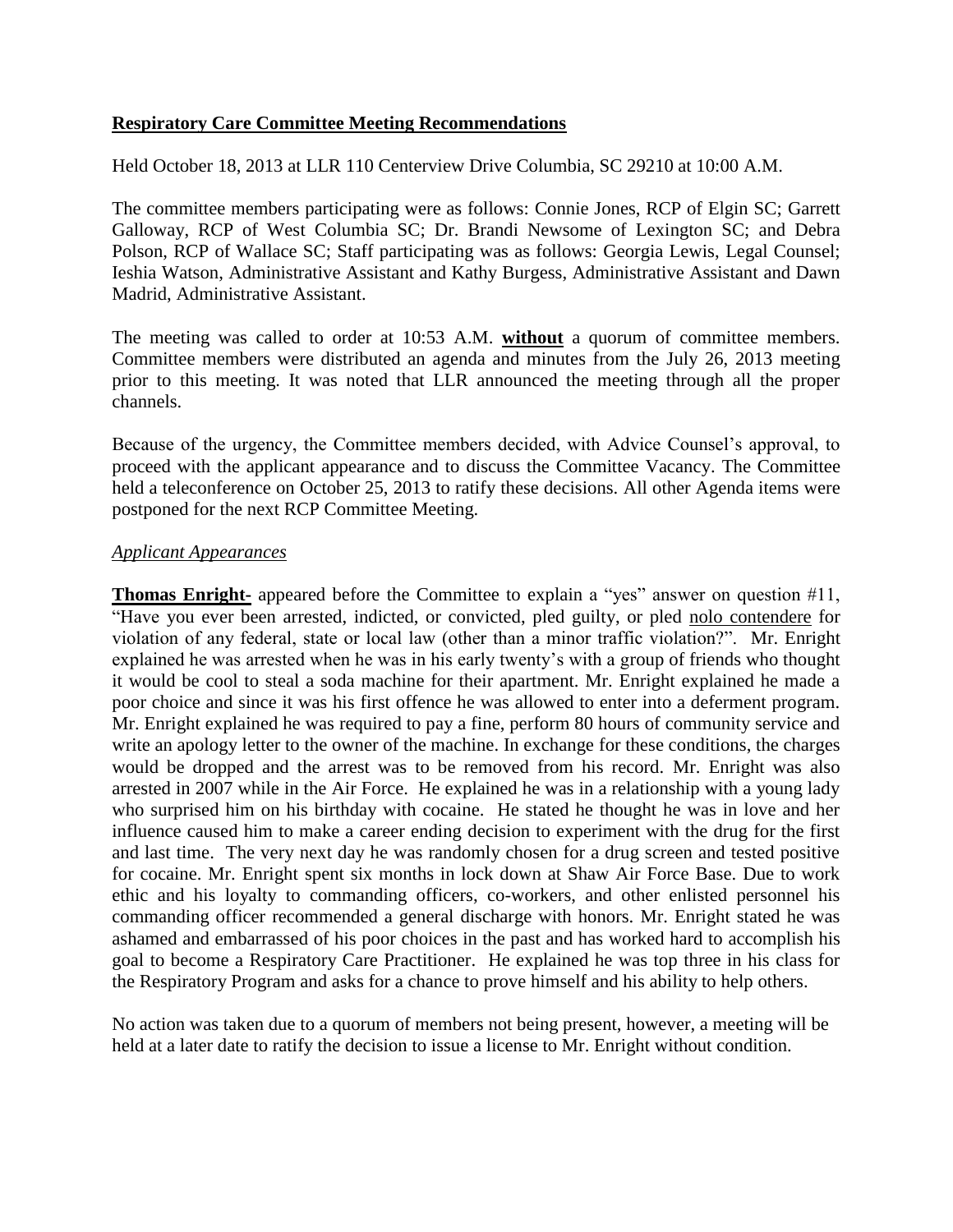### *Review Letters of Interest to vote on Committee Member Vacancy*

The Committee discussed asking Scott Crego to fill the vacancy on the RCP Committee. A decision was not made due to not having a quorum of members present, however, a meeting will be held at a later date to ratify the decision to ask Mr. Crego to fill the vacancy on the RCP Committee.

#### *Adjourn*

Ms. Jones made a motion to adjourn at 11:40.

The Committee scheduled a Teleconference meeting for October 25, 2013 at 12:00 P.M.

### **Respiratory Care Committee Teleconference Meeting**

Held October 25, 2013 at LLR 110 Centerview Drive Columbia SC 29210 at 12:00 P.M.

The committee members participating were as follows: Connie Jones, RCP of Elgin SC; Dr. Brandi Newsome of Lexington SC; Debra Polson, RCP of Wallace SC; Cindy Farmer, RCP of Easley SC; and Marie Whitner, RCP of Greenville SC; Staff participating was as follows: Sheridon Spoon, Legal Counsel; Rion Alvey, Medical Board Administrator; Ieshia Watson, Administrative Assistant; and Dawn Madrid, Administrative Assistant.

The meeting was called to order at 12:02 P.M. with a quorum of committee members. It was noted that LLR announced the meeting through all the proper channels.

After discussion, the Committee decided to approve Mr. Enright for full licensure without condition. Motion Carried.

After discussion, the Committee decided to approve asking Scott Crego to fill the vacancy on the RCP Committee. Motion Carried.

---

## *Adjourn*

Ms. Bostic made a motion to adjourn at 12:07 and Ms. Polson seconded the motion.

The next meeting is scheduled for January 24, 2014 at 10:00 A.M.